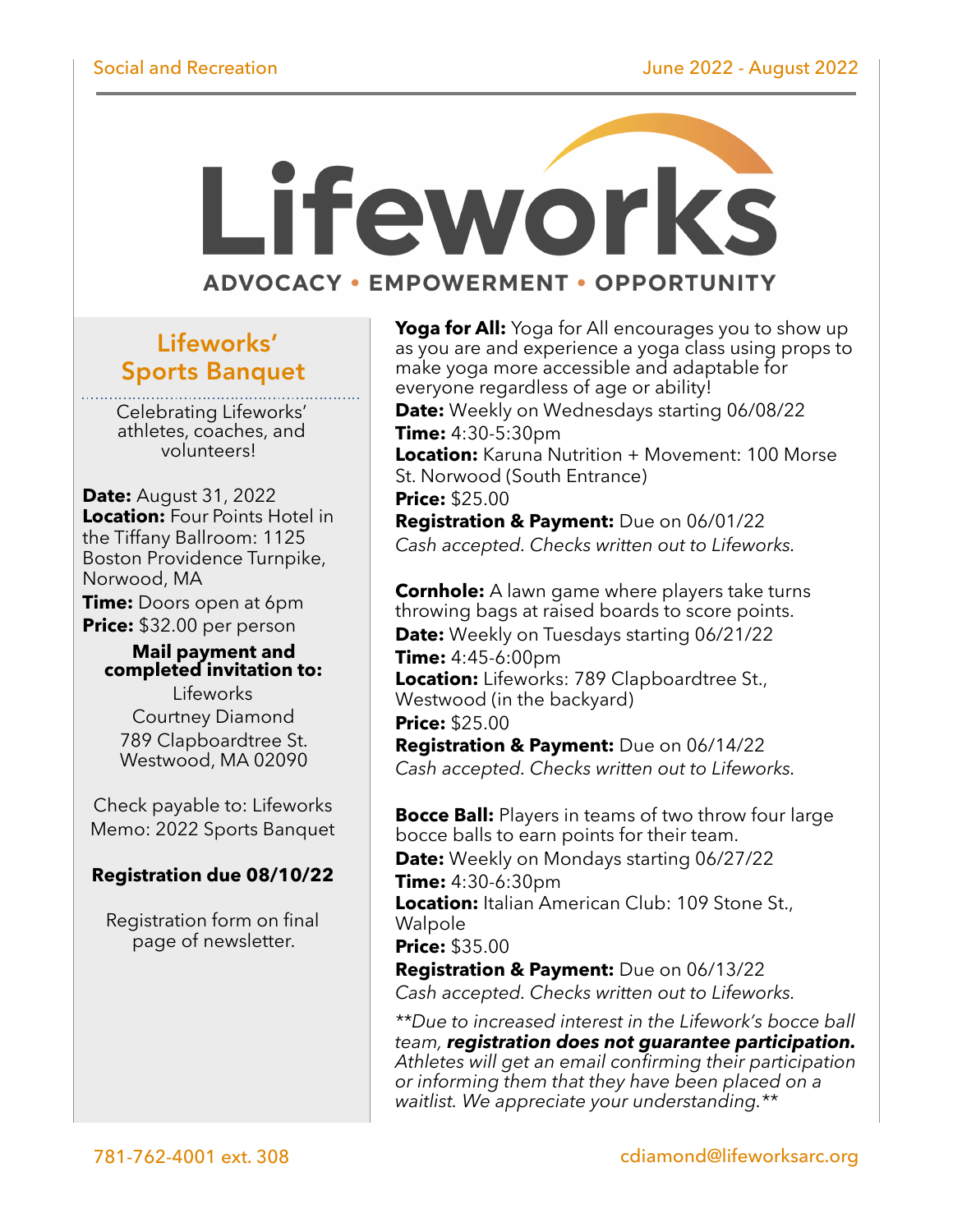# Social and Recreation **Social and Recreation June 2022** - August 2022

# Registration & Payment

## **To register for an event**

Call or email Courtney Diamond. Some events have limited attendance and participation is not guaranteed.

# **To pay for an event**

Payment for programming is required in advance.

Cash and checks accepted!

 Checks written out to Lifeworks. Please write program name in memo.

781-762-4001 ext. 308 [cdiamond@lifeworksarc.org](mailto:cmaynard@lifeworksarc.org)

Lifeworks Closures

**Closures**  06/20, 07/04

#### **Weather Line**

For weather cancellations call: 781-762-4001 ext. 443

**Softball:** Practice the fundamentals of softball; throwing, catching, and hitting - then finish the season with scrimmages under the lights. Date: Weekly on Wednesday starting 07/20/22 Time: 5:00-6:30pm Location: Father McAleer Field, Norwood, MA **Price: \$35.00** 

Registration & Payment: Due on 07/06/22 Cash accepted. Checks written out to Lifeworks.

**Drums Alive:** A fitness experience that uses drumming and music to create a sensory experience for the mind and body.

Date: Weekly on Tuesdays starting 08/02/22 Time: 5:00-6:00pm

Location: LES Norwood: 1400 Providence Highway, Norwood, MA

Cost: \$15.00

Registration & Payment : Due on 07/19/22 Cash accepted. Checks written out to Lifeworks.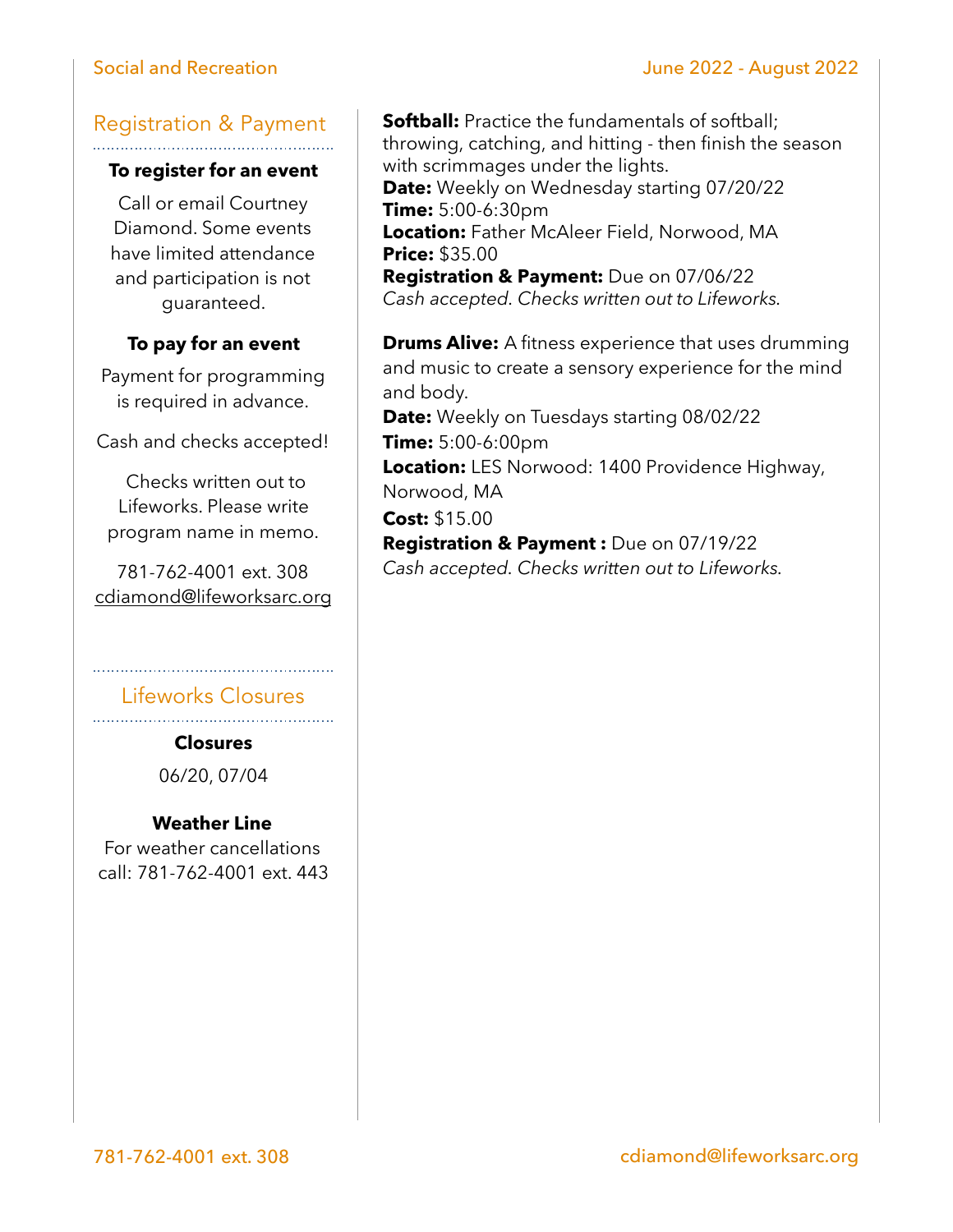

# **2022 Sports Banquet**

*Complete and return with payment to Courtney Diamond by 08/10/2022* 

| Date:<br>Location:     | August, 31, 2022<br>Four Points Hotel in the Tiffany Ballroom<br>1125 Boston Providence Turnpike, Norwood, MA |                                     |  |  |  |  |
|------------------------|---------------------------------------------------------------------------------------------------------------|-------------------------------------|--|--|--|--|
| Time:<br><b>Price:</b> | Doors open at 6pm<br>\$32.00 per person                                                                       |                                     |  |  |  |  |
|                        |                                                                                                               | Are you an Athlete? Yes____ No ____ |  |  |  |  |
|                        |                                                                                                               |                                     |  |  |  |  |
|                        |                                                                                                               |                                     |  |  |  |  |
|                        |                                                                                                               |                                     |  |  |  |  |
|                        |                                                                                                               |                                     |  |  |  |  |
|                        | Print your name, name of guest, and If you have a seating preference.                                         |                                     |  |  |  |  |
|                        |                                                                                                               |                                     |  |  |  |  |
|                        |                                                                                                               |                                     |  |  |  |  |
|                        |                                                                                                               |                                     |  |  |  |  |
|                        |                                                                                                               |                                     |  |  |  |  |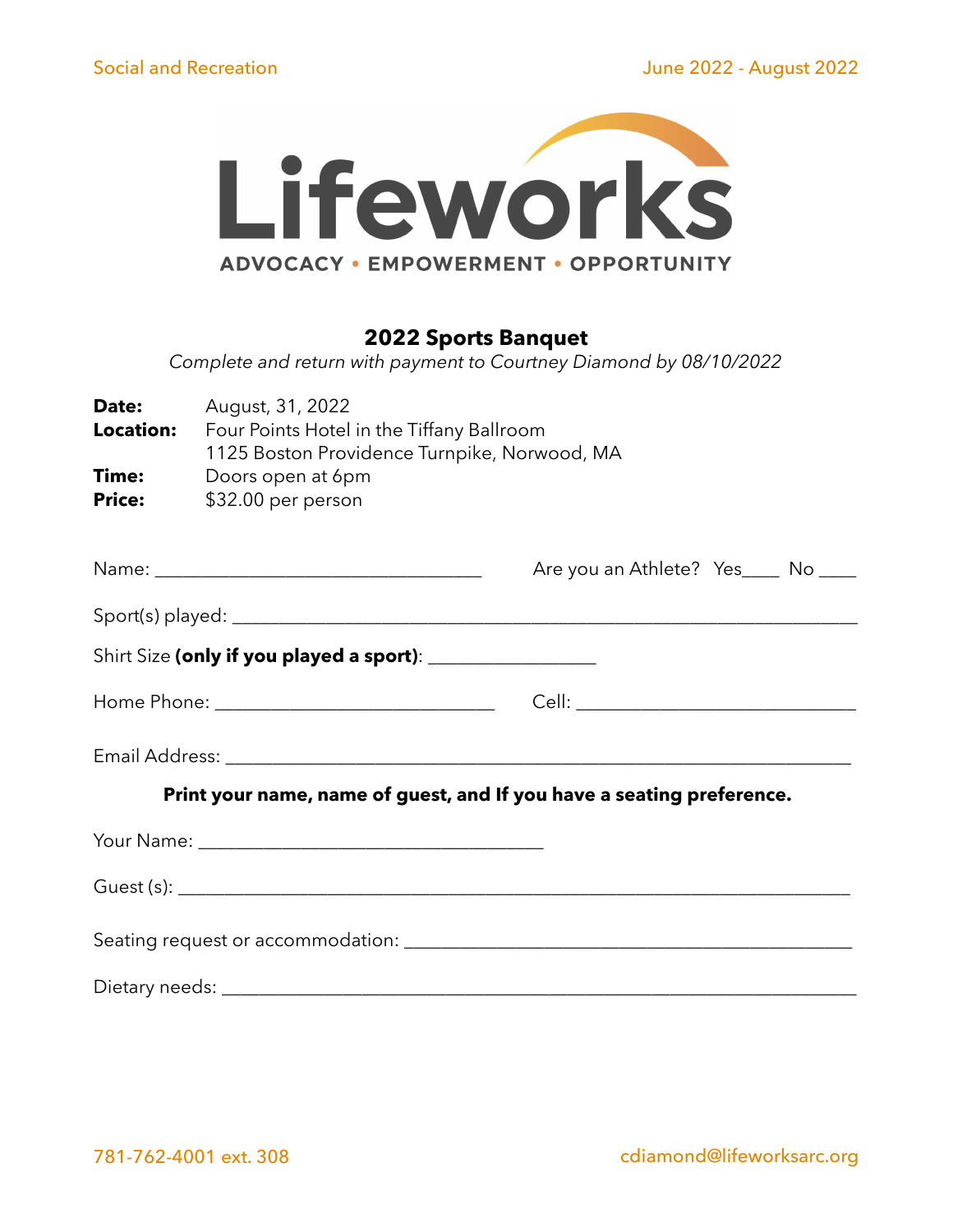

June 2022 Social and Recreation 781-762-4001 ext. 308 cdiamond@lifeworksarc.org

| Sunday     | Monday                                 | Tuesday                       | Wednesday                 | Thursday                       | Friday         | Saturday |
|------------|----------------------------------------|-------------------------------|---------------------------|--------------------------------|----------------|----------|
|            |                                        |                               |                           | $\overline{2}$<br>$\mathbf{1}$ | $\mathfrak{S}$ | 4        |
| $\sqrt{5}$ | $\boldsymbol{6}$                       | $\overline{7}$                | Yoga<br>4:30p-5:30p       | $\,8\,$<br>9                   | 10             | 11       |
| 12         | 13                                     | 14                            | 15<br>Yoga<br>4:30p-5:30p | 16                             | 17             | 18       |
| 19         | $20\,$<br><b>CLOSED</b>                | 21<br>Cornhole<br>4:45p-6:00p | 22<br>Yoga<br>4:30p-5:30p | 23                             | 24             | 25       |
| 26         | 27<br><b>Bocce Ball</b><br>4:30p-6:30p | 28<br>Cornhole<br>4:45p-6:00p | 29<br>Yoga<br>4:30p-5:30p | 30                             |                |          |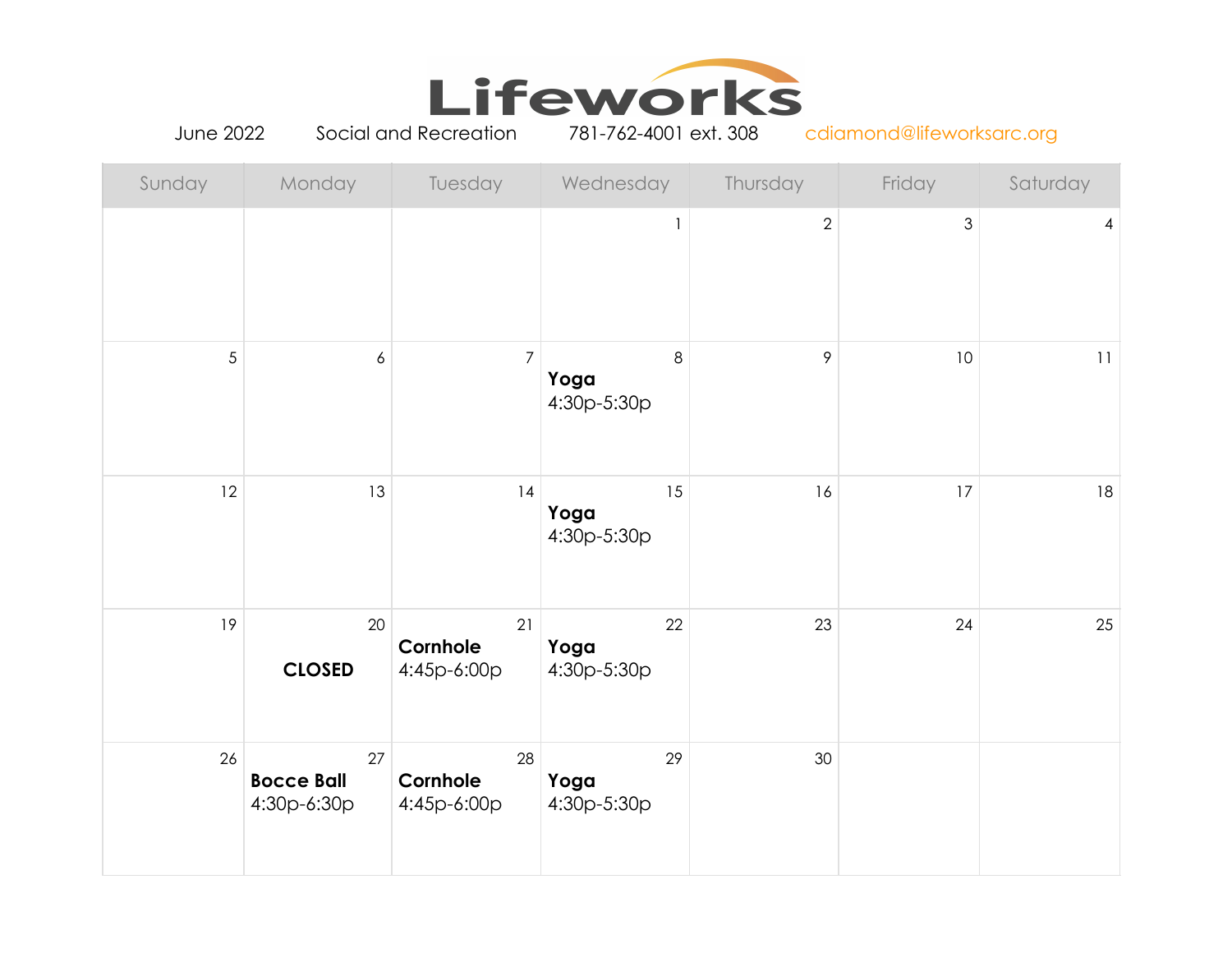

July 2022 Social and Recreation 781-762-4001 ext. 308 cdiamond@lifeworksarc.org

| Sunday         | Monday                                 | Tuesday                                               | Wednesday                            | Thursday       | Friday         | Saturday       |
|----------------|----------------------------------------|-------------------------------------------------------|--------------------------------------|----------------|----------------|----------------|
|                |                                        |                                                       |                                      |                |                | $\overline{2}$ |
| $\mathfrak{S}$ | 4<br><b>CLOSED</b>                     | 5<br>Cornhole<br>4:45p-6:00p                          | $\boldsymbol{6}$                     | $\overline{7}$ | $8\phantom{1}$ | 9              |
| 10             | 11<br><b>Bocce Ball</b><br>4:30p-6:30p | 12<br>Cornhole<br>4:45p-6:00p                         | 13                                   | 14             | 15             | 16             |
| 17             | 18<br><b>Bocce Ball</b><br>4:30p-6:30p | 19<br>Cornhole<br>4:45p-6:00p                         | 20<br><b>Softball</b><br>5:00p-6:30p | 21             | 22             | 23             |
| 24/31          | 25<br><b>Bocce Ball</b><br>4:30p-6:30p | 26<br><b>Cornhole End</b><br>of Season<br>4:45p-6:00p | 27<br>Softball<br>5:00p-6:30p        | 28             | 29             | 30             |